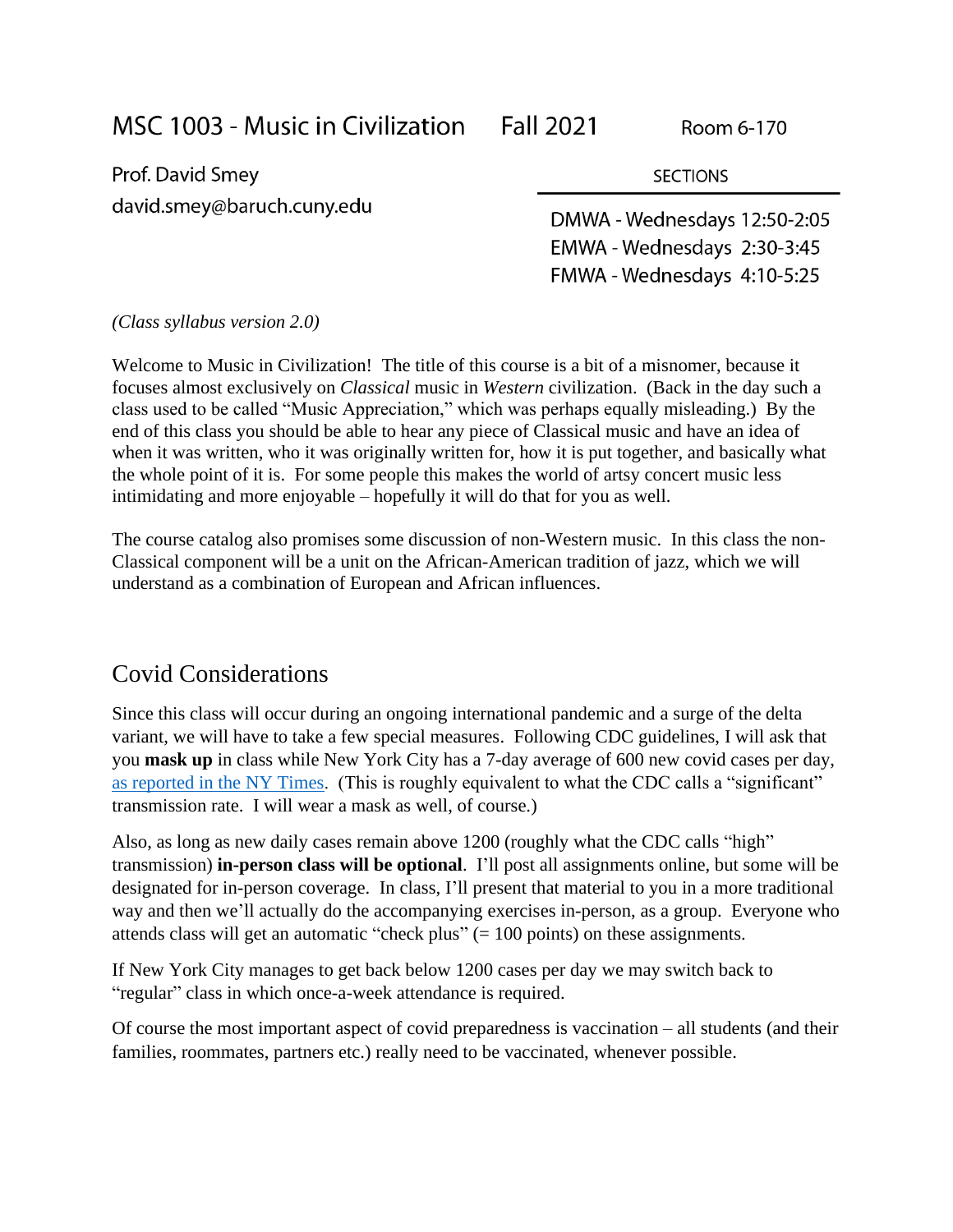## The Hybrid Class Format

In-person sessions will follow a "hybrid" class design that meets once a week for an hour and 15 minutes. In addition, an hour-and-a-quarter's worth of material that we would normally do in person will be done in online homework units – these will be hosted on our class website, [davesmey.com](https://davesmey.com/)**.** 

Here is a schedule of our 14 sessions. All dates are Wednesdays!

Class 1 – August 25 Class 2 – September 1 (No class September 8 due to Rosh Hashana) (No class September 15 due to Yom Kippur) Class 3 – September 22 Class 4 – September 29 Class 5 – October 6 Class 6 – October 13 Class 7 – October 20 Class 8 – October 27 Class 9 – November 3 Class 10 – November 10 Class 11 – November 17 Class 12 – November 24 (*Note: This is the day before Thanksgiving*.) Class 13 – December 1 Class 14 – December 8

## Website

I am going to use my personal web space, **[davesmey.com](http://davesmey.com/)**, to support this class. (If you don't like my name, you can also get it at **[musicinciv.com](https://musicinciv.com/)**. Both URLs go to the same place!) There you will find the assignments for each week, class notes, and links to the music you need to study. You should get in the habit of looking at our web page at least once a week to make sure you've done everything you are supposed to do.

Our class website is built by me and coded "by hand." I apologize in advance for any errors I might make, and ask that you contact me by email if you observe any problems.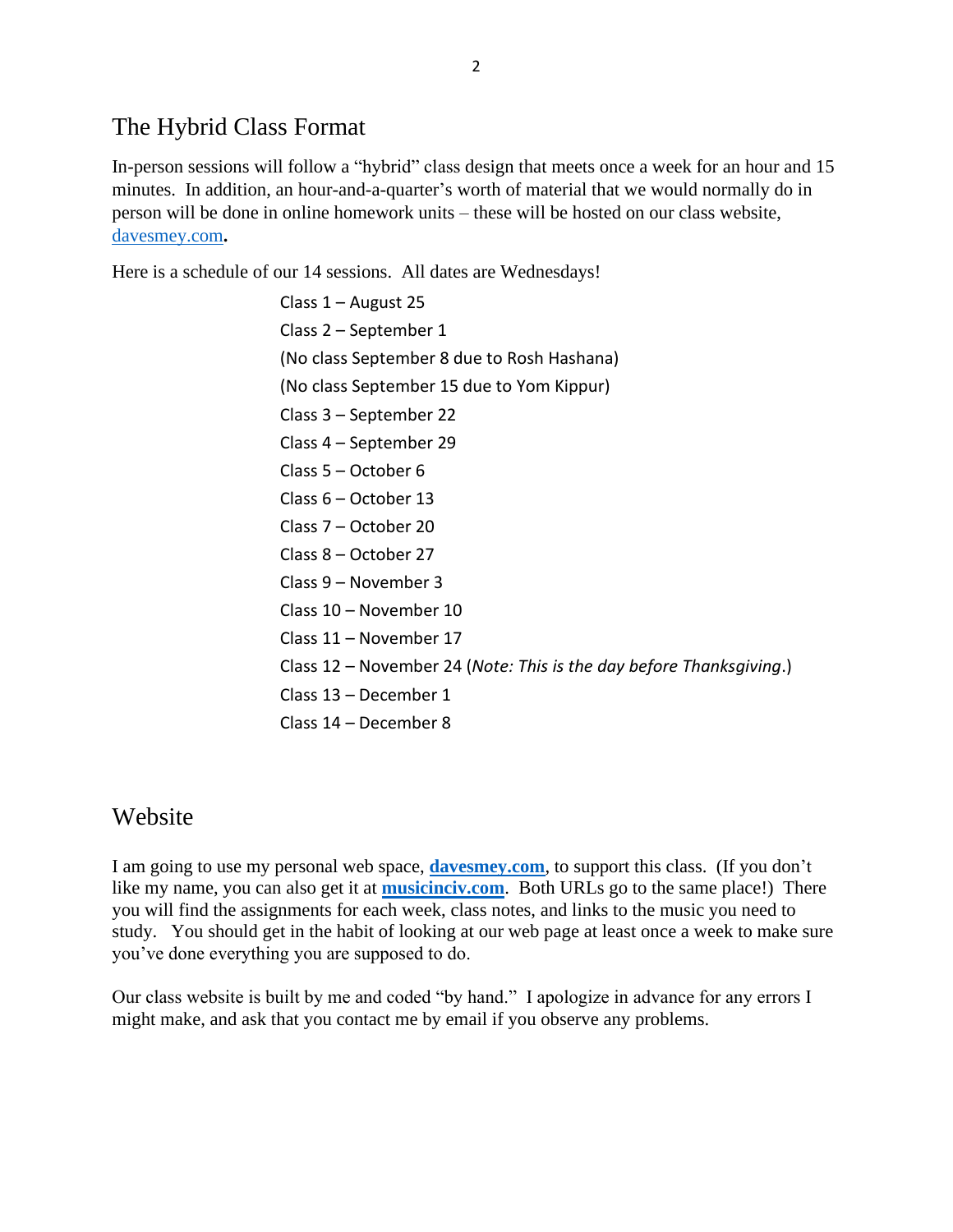# Office Hours + Support Sessions

I will offer zoom appointments each week where you can meet with me and discuss anything you want. In addition, there will be a few special small-group zooms where we meet to work on particularly tricky assignments that people may have trouble with.

The schedule for these sessions will change from week to week. For more information, click on the OFFICE HRS tab on our class web page.

I may also offer an in-person office hour on campus. And remember, you can email me at any time with problems or questions at david.smey@baruch.cuny.edu.

## What do you need for this class?

You don't actually have to buy anything to take this class. However, I can think of three things you might want to spend money on which might enhance your experience.

1) A decent pair of earphones or headphones.

Since the point of the class is to listen to music, you want a setup that will make the music sound good! I do not recommend holding your cellphone up to your ear or playing the music on your laptop speakers. I have [a page on the website](https://davesmey.com/msc1003/special.php?p=gear) that suggests some inexpensive options for headphones, earphones, and bluetooth speakers.

2) A student subscription to Youtube Premium, Spotify, or Apple Music.

In order to listen we'll frequently use these three popular streaming options. I use Youtube the most, and I try to offer alternate links to Spotify and Apple Music when I can. These services offer discounted student subscriptions that would make your streaming experience ad-free. I recommend picking one of them and subscribing.

3) An optional textbook, *Listening to Western Music* by Craig Wright.

This class used to be based on a textbook, so if you like to read I would still recommend picking up an inexpensive used copy. You will see that the text still follows the sequence of the class fairly closely, and it will add some depth and detail to what we are talking about. Craig Wright teaches full-time at Yale, and I'm just an adjunct at Baruch, so that would suggest that he's smarter than me. :

There are actually four different versions of the text that you could get, depending on what you can find on the used market. You can purchase *Listening to Music* or *Listening to Western Music*, in either the seventh or eighth editions. I have [an online guide](https://davesmey.com/msc1003/special.php?p=bd) which could help you locate a cheap copy.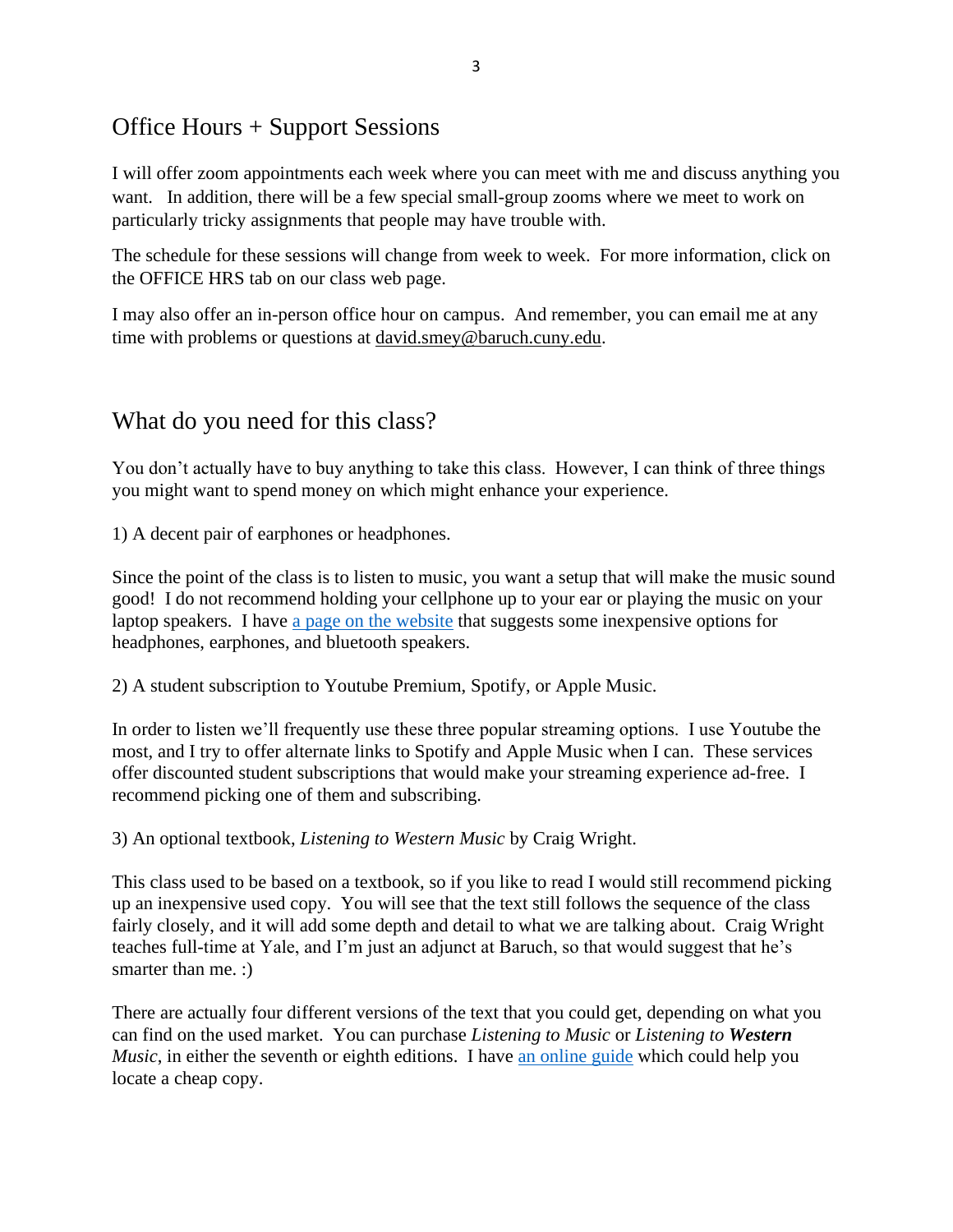## Grading

Our semester's grade is based on a combination of homework, tests, and (maybe) attendance.

## Homework: 60% of grade

There should be about 60 brief homework assignments which are completed through our class website (davesmey.com). At the end of the semester your overall homework average will be 60% of the final grade.

Remember that we need to do homework assignments for about half of the material that I used to cover in-person, so there should be about an hour and fifteen minutes' worth of "extra" units assigned each week! It is important that you budget time to keep up with this.

The way homeworks are graded usually helps you maintain a healthy overall average. When you complete an assignment you will be awarded a "check plus," "check," or "check minus."

*Check plus* – This is worth 100 points. It means you did excellent work. For each assignment, I decide what that means. I might only give a check plus for perfect work on one assignment, and then give check plusses out for 50% correct answers on the next assignment. The first screen on each homework assignment tells you what the grading criteria will be.

Your work also has to be on time for it to be a check plus.

*Check* – This means "pretty good." It is worth 88 points. This is also the best grade you can possibly get on late work.

*Check minus* – This is unacceptable work. It is worth a 60. That's a really bad grade, so I usually give you a second chance on check minuses.

*Re-dos* – After you get a check minus on an assignment, you'll have an opportunity for one redo. Sometimes the assignment is programmed to let you try again immediately, and sometimes it makes you wait for a 24-hour lock-out period. If you do an acceptable job the second time around you can get upgraded to a check. Be careful, though – if you don't meet the criteria on your second try you'll get a *permanent check minus* which is worth even less (40 points)!

Remember that re-dos are only for check minuses. You can't redo a check.

*Zeros* – If you don't do an assignment it factors a zero into your homework average. This does unnecessary damage to your grade. Since I do accept late homework there really is no reason not to take a few minutes to click through each exercise and get a grade – even a 60 is much better than a 0.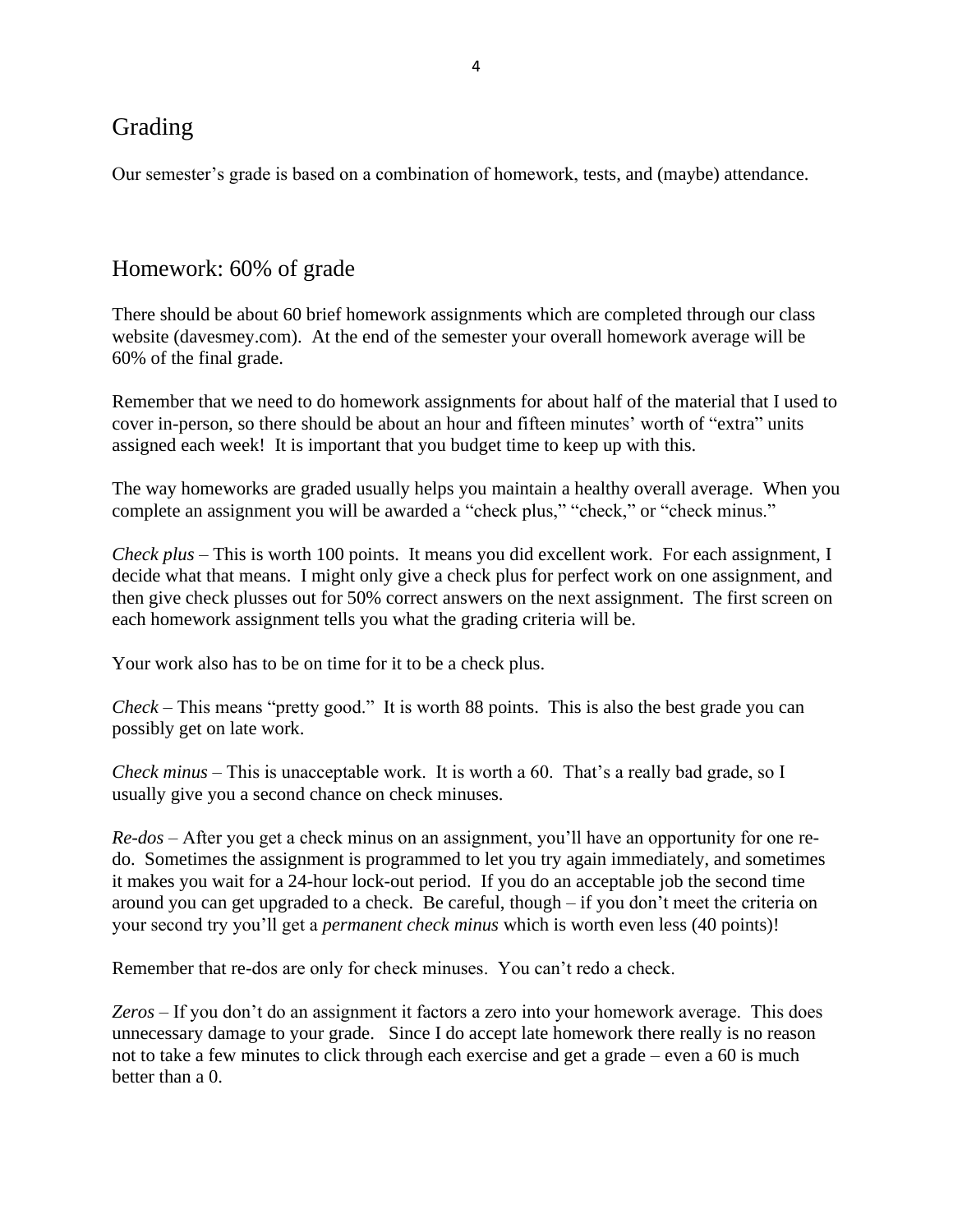*You can pause at any time*. The assignments are not timed and you are allowed to stop and close the page after you've started. Just start again at the beginning, later – it will remember the answers you already entered and you'll be able to find the place where you left off. Don't try to monkey around with the URLs and skip a question, though – not doing a question is the same as getting it wrong.

## Due Dates and Expiration Dates

Homework will be posted each week and will typically be due before the next class. You can do the assignments late and still get a "check" (88 points).

However, each assignment will also have a second due date which I'll call the expiration date. This will typically be a month after it was assigned. As the name implies, you won't be allowed to do an assignment after it expires - instead you will get a zero.

We'll also have a final deadline at the end of the semester, when absolutely everything needs to be done. All work must be completed by Monday, December 20 at midnight.

### 4 "special" assignments: 40% of grade

We'll periodically do some test-like assignments to summarize each historical era. Each one will be 10% of the overall grade.

There is no midterm and no final.

## Possible Changes in the Formula

If we go back to regular in-person class with mandatory attendance, that also means that we will have some real tests! The overall grade formula may shift a little bit.

In addition, I normally have an "attendance modifier" that can give you 3 bonus points if you have good attendance and will cut your grade severely if you miss a lot of classes. But that won't go into effect unless we go back to mandatory attendance.